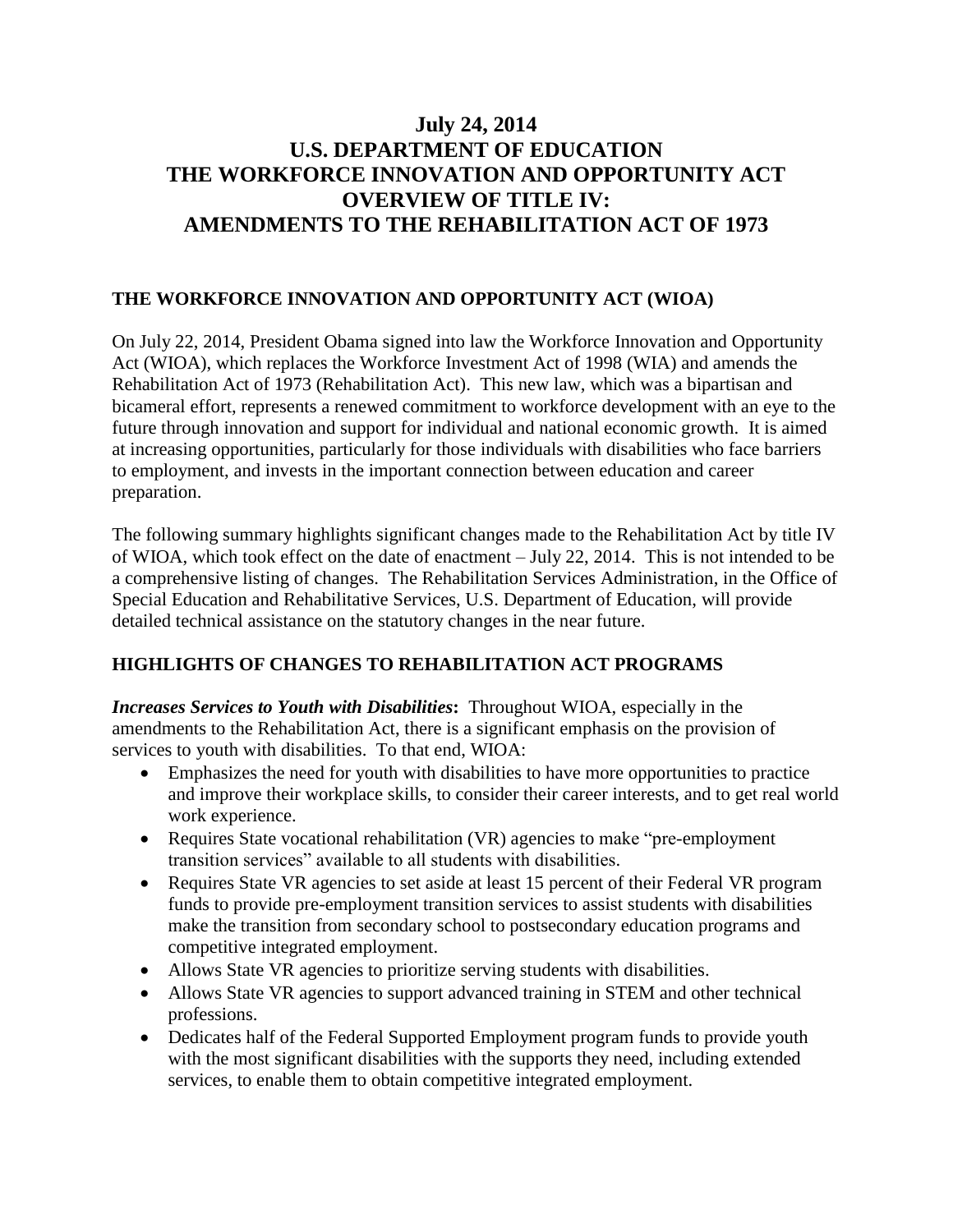*Supports Employer Engagement:* WIOA contributes to economic growth and business expansion by ensuring that the workforce is job-driven, matching employers with skilled individuals.

- WIOA places strong emphasis on employer engagement across all programs.
- There are increased opportunities under the VR program to assist employers in providing work-based learning experiences for individuals with disabilities, including participation in apprenticeships and internships.
- VR State agencies will describe in their State plans how they will work with employers to identify competitive integrated employment opportunities for individuals with disabilities.

*Emphasizes Competitive Integrated Employment:* WIOA places significant emphasis on obtaining competitive integrated employment, especially in the amendments to the Rehabilitation Act.

- WIOA promotes competitive integrated employment in all of its programs, especially the VR and Supported Employment programs authorized under the Rehabilitation Act.
- VR program services are designed to maximize the ability of individuals with disabilities, including individuals with the most significant disabilities, to achieve competitive integrated employment through customized employment, supported employment, and other individualized services.
- The VR State plan must ensure that priority is given to individuals who are otherwise eligible for VR program services and who are at imminent risk of losing their jobs unless they receive additional necessary post-employment services.
- An Advisory Committee on Increasing Competitive Integrated Employment for Individuals with Disabilities is established to develop strategies for improving opportunities for competitive integrated employment for individuals with disabilities, especially those with the most significant disabilities.

*Enhances Accountability:* WIOA puts a premium on ensuring the accountability of Federal programs.

- WIOA increases accountability and places stronger emphasis on results through the establishment of common employment outcome measures across core WIOA programs, including the VR program.
- In order to promote increased transparency about the outcomes of Federal workforce programs, WIOA includes six primary indicators of performance for adults served under programs authorized under the Rehabilitation Act, and six primary indicators for youth served under the Rehabilitation Act.
- The common outcome measures across core WIOA programs will allow policymakers, program users, and consumers to better understand the value and effectiveness of the services.

*Promotes Collaboration and Efficiency:* WIOA establishes several new requirements to ensure greater efficiency within the programs and to ensure collaboration among all relevant stakeholders at both the Federal and State levels to ensure that the vision of WIOA is implemented.